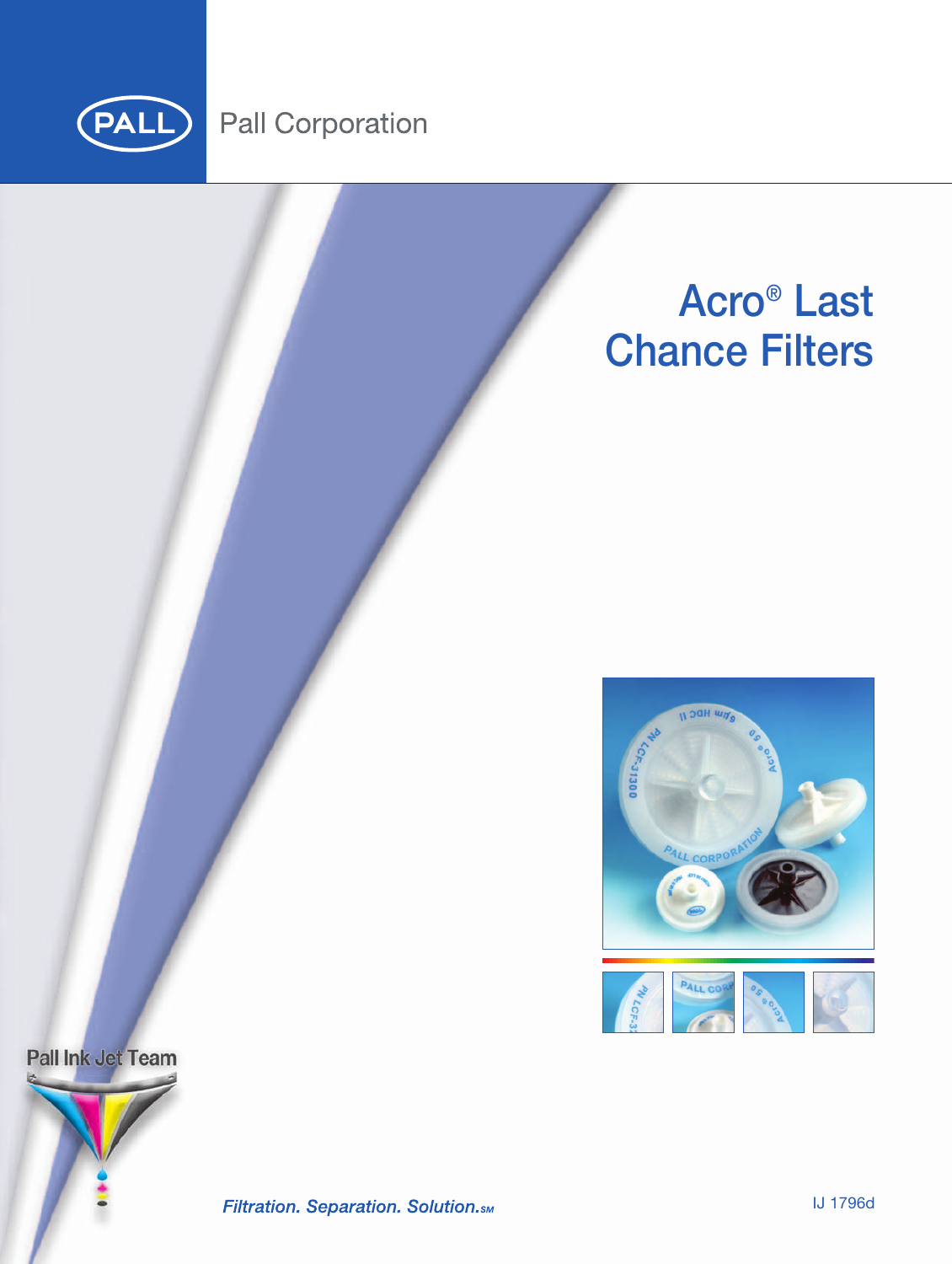

# **High performance point-of-use filters ensure printhead protection from contamination and optimum printer performance**

The Acro® Last Chance Filter (LCF) is a self-contained filter assembly for point-of-use filtration in digital printing systems. It is designed to be used together with any of Pall's larger capsules in large systems or as a stand-alone filter in smaller systems. A laboratory-size filter is also available for testing new ink formulations and conducting printing trials.

HDC<sup>®</sup> II and Rigimesh<sup>®</sup> media options are available for the Acro LCF. HDC II media is all polypropylene and has a tapered pore structure. It provides good flow rates, long service life, and excellent gel retention. Rigimesh media is a sintered woven stainless steel wire mesh structure that provides excellent chemical compatibility across a wide range of ink chemistries.

### **Key Features**

- Economical and compact point-of-use filter for digital printers
- Specially selected connections for fast filter changes
- Available in three sizes, for a wide range of applications
- Housing material optimized for maximum blockage of UV light
- Media selected for maximum performance in ink jet systems
- Designed to be used together with another Pall capsule or as a stand-alone filter

| <b>Features</b>                                                                                    | <b>Advantages</b>                                                            | <b>Value</b>                                                                        |
|----------------------------------------------------------------------------------------------------|------------------------------------------------------------------------------|-------------------------------------------------------------------------------------|
| Manufactured using Pall's<br>Premium Syringe Filter<br>technology (Acro 25 LCF)                    | Large effective filter area<br>in a compact design                           | Can handle a wide range<br>of flow rates without<br>printhead starvation            |
| UV-light-resistant housing<br>materials (Acro 25 LCF,<br>Acro 37 LCF)                              | Negligible UV light penetration<br>into the filter assembly $(<0.02\%)$      | Helps prevent curing of<br>UV-sensitive materials                                   |
| Low internal ink hold-up volume                                                                    | Minimal ink required for flow                                                | Rapid ink system<br>priming cycles                                                  |
| Economical construction<br>Minor impact on initial build<br>and maintenance costs                  |                                                                              | Performance improvement<br>with minimal impact on cost                              |
| All versions feature<br>all-polypropylene construction                                             | Good compatibility across a wide<br>range of ink jet ink chemistries         | One filter design can be<br>applied universally across<br>multiple printer families |
| Luer-Lok <sup>1</sup> compatible and<br>compression fitting connectors<br>on both inlet and outlet | Secure inlet and outlet<br>connections with positive<br>sealing architecture | Minimal chance for leakage;<br>fast filter changes                                  |
| No binders, glues, or mold<br>release agents used                                                  | Low extractables                                                             | Good chemical compatibility;<br>economical disposal                                 |

1 Luer-Lok is a trademark of Becton, Dickinson & Company; Jaco is a trademark of Jaco Manufacturing Company.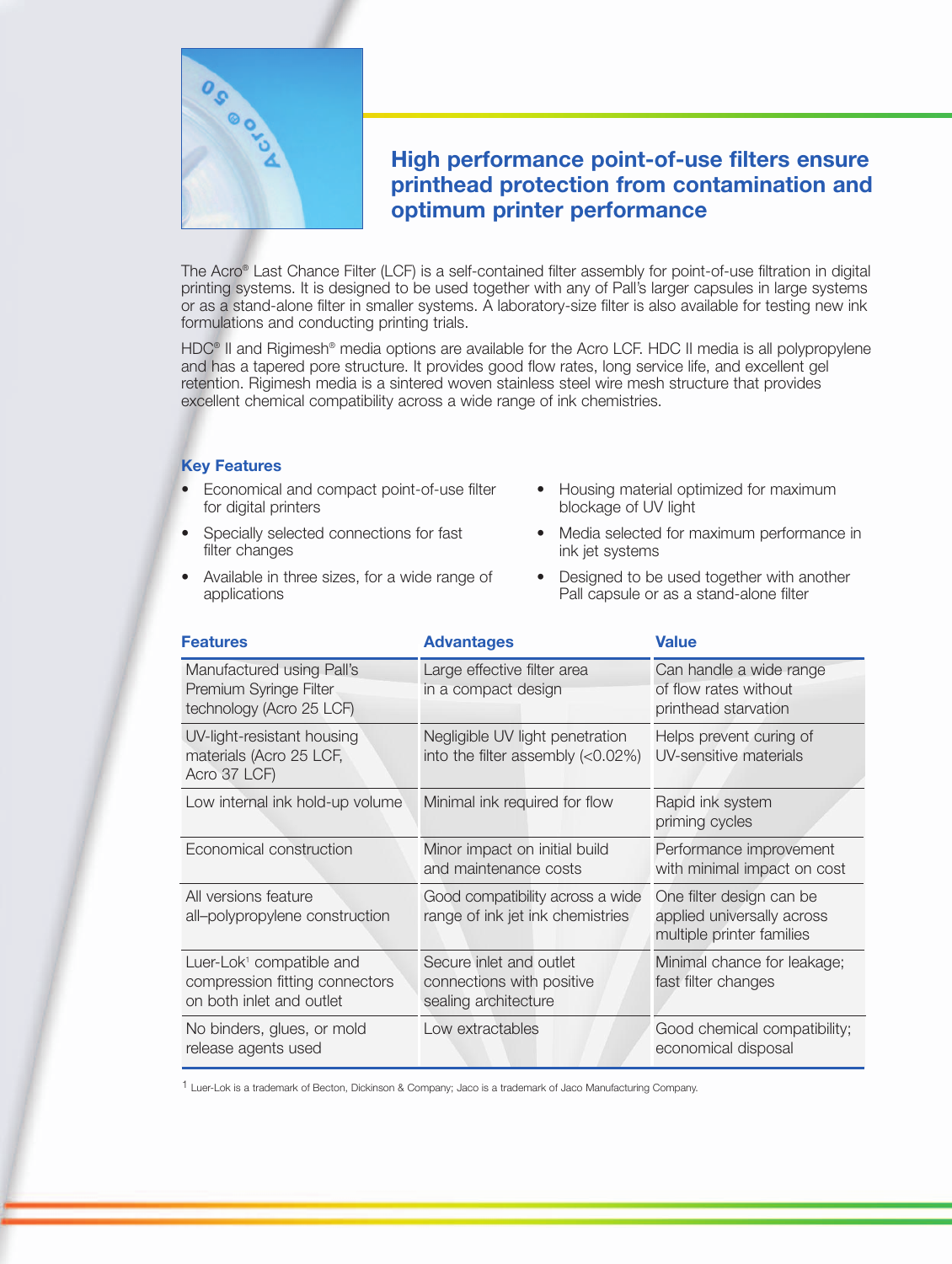

# **Technical Information**

# **Acro 25 Last Chance Filters**

**Opaque White Housing**

### **Materials of Construction**

| Housing               | Polypropylene with white colorant         |
|-----------------------|-------------------------------------------|
| Filter media          | Polypropylene                             |
| Effective filter area | 3.9 cm <sup>2</sup> / 0.6 in <sup>2</sup> |

### **Operating Conditions2**

Maximum allowable pressure 5.2 barg / 75 psig @ 20°C / 68°F

# **Dimensions**



# **Acro 37 Last Chance Filters**

# **Opaque White Housing**

### **Materials of Construction**

| Housing               | Polypropylene with white colorant              |
|-----------------------|------------------------------------------------|
| Filter media          | Polypropylene or 300 series<br>stainless steel |
| Effective filter area | 7.5 cm <sup>2</sup> / 1.16 in <sup>2</sup>     |

### **Dimensions**



# **Operating Conditions2**

**Operating Conditions2**

Maximum allowable pressure 2.1 barg / 30 psig @ 20°C / 68°F

# **Opaque Black Housing**

### **Materials of Construction**

| Housing               | Polypropylene with black colorant              |
|-----------------------|------------------------------------------------|
| Filter media          | Polypropylene or 300 series<br>stainless steel |
| Effective filter area | 7.5 cm <sup>2</sup> / 1.16 in <sup>2</sup>     |



Jaco<sup>1</sup> variant

# **Acro 50 Last Chance Filters**

#### **Materials of Construction Standard Housing**

Maximum allowable pressure 1.9 barg / 27 psig @ 20°C / 68°F

| <b>Materials of Construction</b>        |                                             |
|-----------------------------------------|---------------------------------------------|
| Housing                                 | Natural polypropylene                       |
| Filter media                            | Polypropylene                               |
| Effective filter area                   | 19.6 cm <sup>2</sup> / 3.04 in <sup>2</sup> |
| <b>Operating Conditions<sup>2</sup></b> |                                             |
| Maximum allowable pressure              | 2.1 barg / 30 psig @ 20°C / 68°F            |

#### **Dimensions**



2 Fluids that do not soften, swell or adversely affect the filter or materials of construction.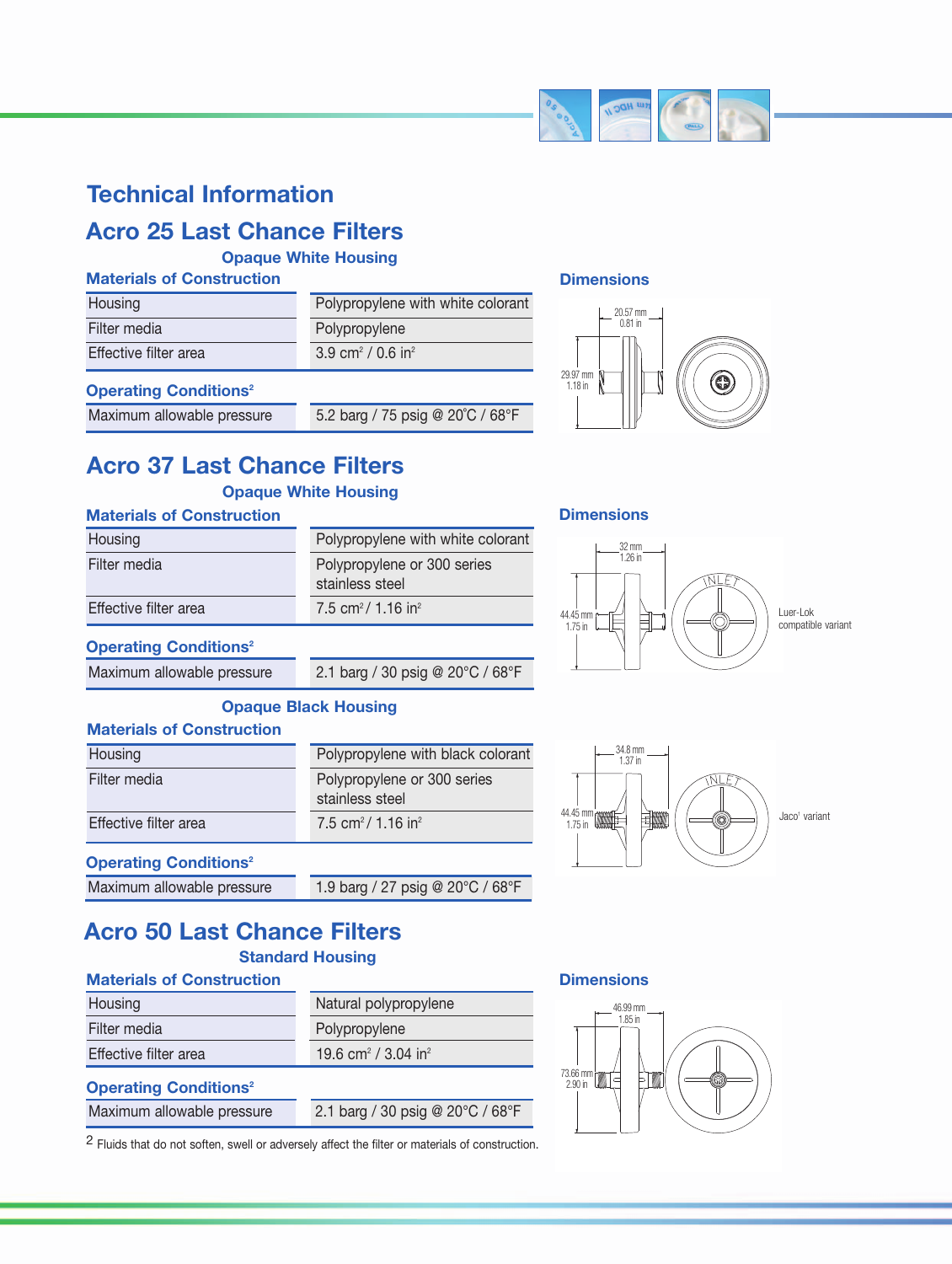

# **Typical Liquid Flow Rate versus Differential Pressure (at 1 cps)**



## **Typical Liquid Flow Rate versus Differential Pressure (at 10 cps)**

#### **Acro 25 LCF**



Unit conversion: 1 bar = 100 kilopascals

## **Filter Media Options**

Two Pall filter media options are currently offered.

### **HDC II Media**

- All polypropylene media with tapered pore structure
- Thick media structure for excellent gel retention in UV-curable inks
- Available in three beta-rated removal ratings



# **Acro 37 LCF**



### **Rigimesh Media**

- 300-series stainless steel media for excellent ink compatibility
- Woven mesh structure that is sintered for strength
- High porosity for very low pressure loss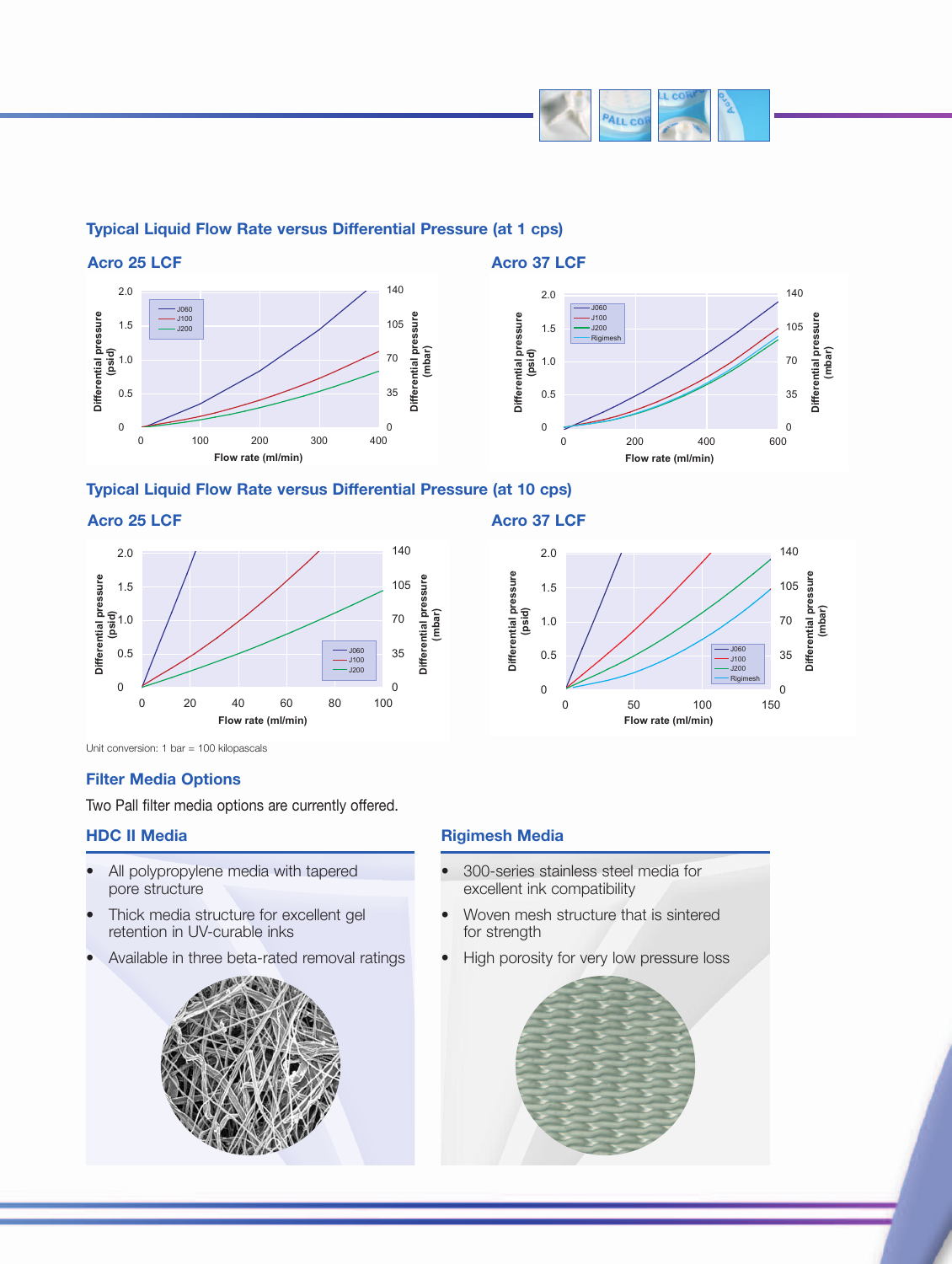

# **Ordering Information / Part Numbers3**

# **LCF-10000 Series Filters**

**Acro 25 Last Chance Filter with opaque white polypropylene housing (packaged 50 units per pack)**

| <b>Part Number</b> | Media          | <b>Connection</b>          |
|--------------------|----------------|----------------------------|
| LCF-11100          | HDC II (6 um)  | Female Luer-Lok compatible |
| LCF-12100          | HDC II (10 um) | Female Luer-Lok compatible |
| LCF-13100          | HDC II (20 um) | Female Luer-Lok compatible |

### **LCF-20000 Series Filters**

**Acro 37 Last Chance Filter with opaque white polypropylene housing (packaged 50 units per pack)**

| <b>Part Number</b> | <b>Media</b>     | <b>Connection</b>          |
|--------------------|------------------|----------------------------|
| LCF-21100          | HDC II (6 um)    | Female Luer-Lok compatible |
| LCF-22100          | HDC II (10 um)   | Female Luer-Lok compatible |
| LCF-23100          | HDC II (20 um)   | Female Luer-Lok compatible |
| LCF-24100          | Rigimesh (18 um) | Female Luer-Lok compatible |
| LCF-21200          | HDC II (6 um)    | 1% in Jaco fitting         |
| LCF-22200          | HDC II (10 um)   | % in Jaco fitting          |
| LCF-23200          | HDC II (20 um)   | 1% in Jaco fitting         |
| LCF-24200          | Rigimesh (18 um) | 1% in Jaco fitting         |

**Acro 37 Last Chance Filter with opaque black polypropylene housing (packaged 50 units per pack)**

| <b>Part Number</b> | <b>Media</b>     | <b>Connection</b>          |
|--------------------|------------------|----------------------------|
| LCF-21110          | HDC II (6 um)    | Female Luer-Lok compatible |
| LCF-22110          | HDC II (10 um)   | Female Luer-Lok compatible |
| LCF-23110          | HDC II (20 um)   | Female Luer-Lok compatible |
| LCF-24110          | Rigimesh (18 um) | Female Luer-Lok compatible |
| LCF-23210          | HDC II (20 um)   | % in Jaco fitting          |
| LCF-24210          | Rigimesh (18 um) | % in Jaco fitting          |

### **LCF-30000 Series Filters**

**Acro 50 Last Chance Filter with natural polypropylene housing (packaged 18 units per box)**

| <b>Part Number</b> | Media          | <b>Connection</b>   |
|--------------------|----------------|---------------------|
| LCF-31300          | HDC II (6 um)  | 1/4 in Jaco fitting |
| LCF-32300          | HDC II (10 um) | 1/4 in Jaco fitting |
| LCF-33300          | HDC II (20 um) | 1/4 in Jaco fitting |

<sup>3</sup> This is a guide to the part numbering structure only. For availability of specific options, please contact your local Pall representative.